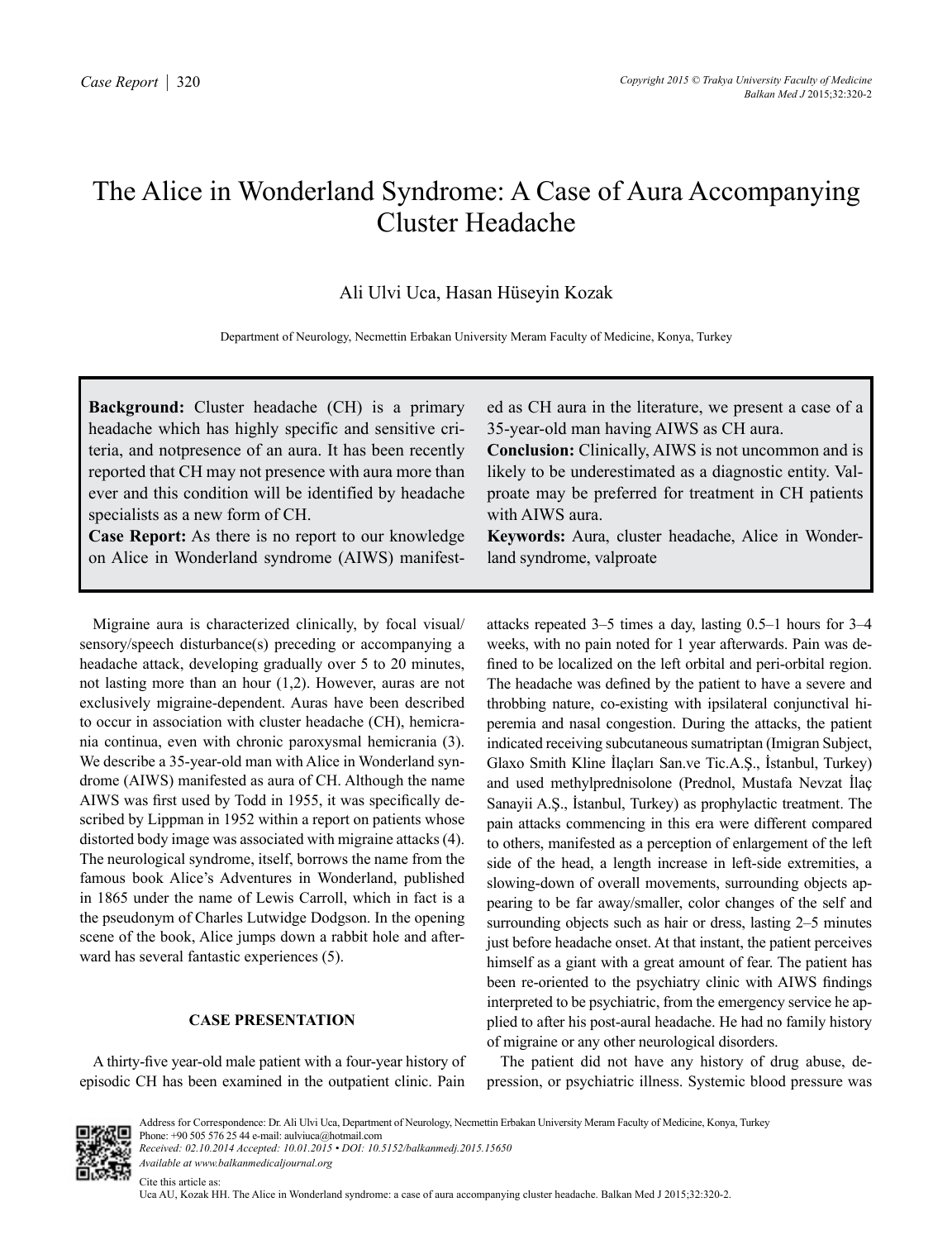normal. General, systemic, and ophthalmologic examination during episodes of headache and the inter-morbid period were normal. Investigations including blood counts, serum electrolytes, and biochemistry were all within normal limits. A normal magnetic resonance imaging (MRI) (Symphony; Siemens, Erlangen, Germany) of the brain ruled out any structural pathology and electroencephalography (EEG) (Neurofax EEG-9200K, Nihon Kohden corp., Tokyo, Japan) was normal. None of the events was associated with evidence of a seizure. Initially, the patient started taking methylprednisolone 80 mg once daily. He displayed remission of the headache but persistence of the visual phenomenon. No changes were observed in the number and duration of auras after methylprednisolone treatment. Valproate (VPT) (Depakin, Sanofi Aventis İlaç A.Ş., İstanbul, Turkey) treatment was then added to the methylprednisolone. VPT (500 mg) was started once daily and was gradually increased to 1000 mg regarding the clinical response. The patient was followed for three months with a daily dosage of 1000 mg of VPT and showed clinical improvement. Since adding the VPT treatment, so far he has not had any episode of headache or visual symptoms. Also, the patient signed an informed consent form indicating that he approved publication of the data.

### **DISCUSSION**

Cluster headache (CH), a well-defined type of primary headache (International Classification of Headache Disorders, 2nd Ed.), has highly specific and sensitive criteria; however, not including the presence of an aura (1,2). CH is characterized by severe unilaterally temporal or peri-orbital pain and lasts 15 to 180 minutes, being accompanied by autonomic symptoms in the nose, eyes, and face. In most cases, headaches recur in the same time interval each day during the cluster period, and can last from weeks to months. CH has a circadian periodicity, as attacks can be clustered in bouts occurring during specific months of the year. CH has recently been shown in the literature to coexist with an aura, as suggested by more cluster patients diagnosed by headache specialists to have new forms of this well-defined primary headache syndrome (6). Despite aura not being frequent in CH, up to 14% of patients report aura symptoms with transient sensory or motor disturbances preceding the facial pain. In chronic CH, auras have been reported in 20% of patients (7).

A precise explanation for aura in cluster patients is not known yet, but the presence of aura may implicate recruitment of brain areas in addition to the hypothalamus, which has been suggested as a possible generator of cluster periods (2,6). Cortical spreading depression may be a possible mechanism of aura in cases of brain involvement, which may modulate the hypothalamus directly or via an effect on orexin A and also lead to nitric oxide production (2,6).

AIWS is characterized by transient episodes of visual hallucinations and perceptual distortions, where objects or body parts are perceived as being altered in various ways (metamorphopsia), together with enlargement (macropsia) or reduction (micropsia) in their perceived size (8). In addition to migraine, AIWS has also been associated with epilepsy, Epstein Barr infection, other central nervous system infections, intoxication due to hallucinogenic drugs, hyperpyrexia, hypnagogic states, and schizophrenia (9). Migraine patients with AIWS have also shown abnormal perfusion in the medial temporal, hippocampus, temporo-occipital or temporo-parieto-occipital regions (9).

To our knowledge, there is no report about AIWS as aura of cluster headache in the literature. In the presence of aura or other migraineous symptoms, diagnostic confusion with migraine could occur, which could lead to a diagnostic delay of CH and is a significant problem. AIWS is not an uncommon clinical picture and should not be underestimated as a diagnostic entity.

Patients with AIWS can potentially be misdiagnosed, as in our case, with a psychiatric diagnosis in emergency or neurology clinics, causing delays in treatment. Accordingly, patients having manifestations of the syndrome should be dealt with carefully, provided that the nature/properties of the headache are questionable. The auras, being very short in duration, prevent the use of more advanced techniques such as EEG and MRI. Management of cluster headache includes preventing trigger factors, acute attack treatment (100% nasal oxygen inhalation, subcutaneous and intranasal sumatriptan, intranasal lidocaine (10), etc.), short and long term prophylactic treatment (methylprednisolone, verapamil, topiramate, VPT, gabapentin, etc.) and surgery. VPT treatment was found to be efficient in our case, in agreement with the literature. Hence, VPT may be preferred for treatment in CH patients with AIWS aura. Obviously, this result does not indicate that there will not be another cluster period.

#### **Ethics Committee Approval:** N/A.

**Informed Consent:** Written informed consent was obtained from the patient who participated in this study.

Peer-review: Externally peer-reviewed.

**Author contributions:** Concept - A.U.U., H.H.K.; Design - A.U.U., H.H.K.; Supervision - A.U.U., H.H.K.; Resource - A.U.U., H.H.K.; Materials - A.U.U.; Data Collection &/or Processing - A.U.U.; Analysis &/or Interpretation - A.U.U.; Literature Search - A.U.U.; Writing - A.U.U.; Critical Reviews - A.U.U., H.H.K.